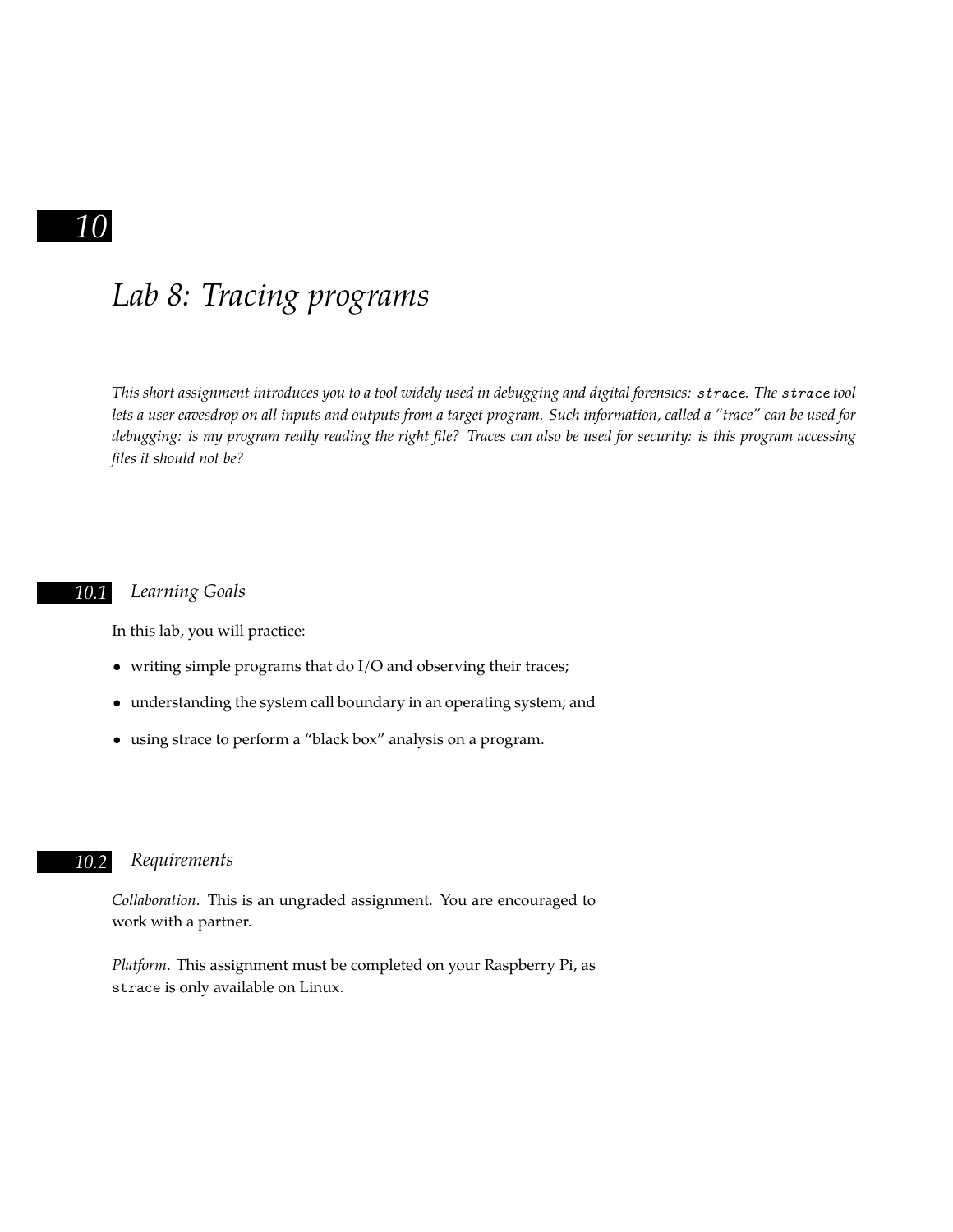#### *10.3 Part 1: A program that does nothing. Or does it?*

Let's start with a simple program, prog1.c, that does not obviously read or write anything.

```
int main() {
  return 127;
}
```
Compile the above code in the usual way and run it, then check its output using the following.

```
$ ./prog1
$ echo $?
127
```
You should see the return value of 127. Now let's run this program under strace.

```
$ strace ./prog1
```
You should see a lot of output, something like this:

```
execve("./step1", ["./step1"], 0xbefff6b0 /* 22 vars */)=0
brk(NULL) = 0x22000
uname({sysname="Linux", nodename="raspberrypi", ...}) = 0
access("/etc/Id.so.preload", R_OK) = 0openat(AT_FDCWD, "/etc/ld.so.preload", O_RDONLY|O_LARGEFILE|O_CLOEXEC) = 3
fstat64(3, {st_mode=S_IFREG|0644, st_size=54, ...}) = 0
mmap2(NULL, 54, PROT_READ|PROT_WRITE, MAP_PRIVATE, 3, 0) = 0xb6ffc000
\text{close}(3) = 0readlink("/proc/self/exe", "/home/pi/Documents/Code/strace_l"..., 4096) = 41
openat(AT_FDCWD, "/usr/lib/arm-linux-gnueabihf/libarmmem-v6l.so", O_RDONLY|O_LARGEFILE|O_CLOEXEC) =
    3
read(3, "177ELF\1111\0\0\0\0\0\0\0\0\0\3\0\(011\0\0\0\0\250\3\0\0004\0\0\0"..., 512) = 512
fstat64(3, \{st\_mode=S\_IFREG|0644, st\_size=9512, ...\}) = 0mmap2(NULL, 8192, PROT_READ|PROT_WRITE , MAP_PRIVATE|MAP_ANONYMOUS , -1, 0) = 0xb6ffa000
mmap2(NULL, 73772, PROT_READ|PROT_EXEC, MAP_PRIVATE|MAP_DENYWRITE , 3, 0) = 0xb6fbb000
mprotect(0xb6fbd000, 61440, PROT_NONE) = 0mmap2(0xb6fcc000, 8192, PROT_READ|PROT_WRITE, MAP_PRIVATE|MAP_FIXED|MAP_DENYWRITE , 3, 0x1000) = 0
   xb6fcc000
close(3) = 0
munnap(0xb6ffc000, 54) = 0openat(AT_FDCWD, "/etc/ld.so.cache", O_RDONLY|O_LARGEFILE|O_CLOEXEC) = 3
fstat64(3, {st_mode=S_IFREG|0644, st_size=39242, ...}) = 0
mmap2(NULL, 39242, PROT_READ, MAP_PRIVATE, 3, 0) = 0xb6ff0000
close(3) = 0
openat(AT_FDCWD, "/lib/arm-linux-gnueabihf/libc.so.6", O_RDONLY|O_LARGEFILE|O_CLOEXEC) = 3
read(3, "177ELF\11\1\0\0\0\0\0\0\0\0\0\0\1\0\0\0\274x\1\0004\0\0\0"..., 512) = 512
fstat64(3, {st_mode=S_IFREG|0755, st_size=1296004, ...}) = 0
mmap2(NULL, 1364764, PROT_READ|PROT_EXEC, MAP_PRIVATE|MAP_DENYWRITE , 3, 0) = 0xb6e6d000
mprotect(0xb6fa5000, 65536, PROT_NONE) = 0
mmap2(0xb6fb5000, 12288, PROT_READ|PROT_WRITE, MAP_PRIVATE|MAP_FIXED|MAP_DENYWRITE, 3, 0x138000) =
   0xb6fb5000
mmap2(0xb6fb8000 , 8988, PROT_READ|PROT_WRITE , MAP_PRIVATE|MAP_FIXED|MAP_ANONYMOUS , -1, 0) = 0
   xb6fb8000
close(3) = 0
set tls(0xb6ffaf40) = 0
mprotext(0xb6fb5000, 8192, PROT\_READ) = 0mprotect(0xb6fcc000, 4096, PROT\_READ) = 0
```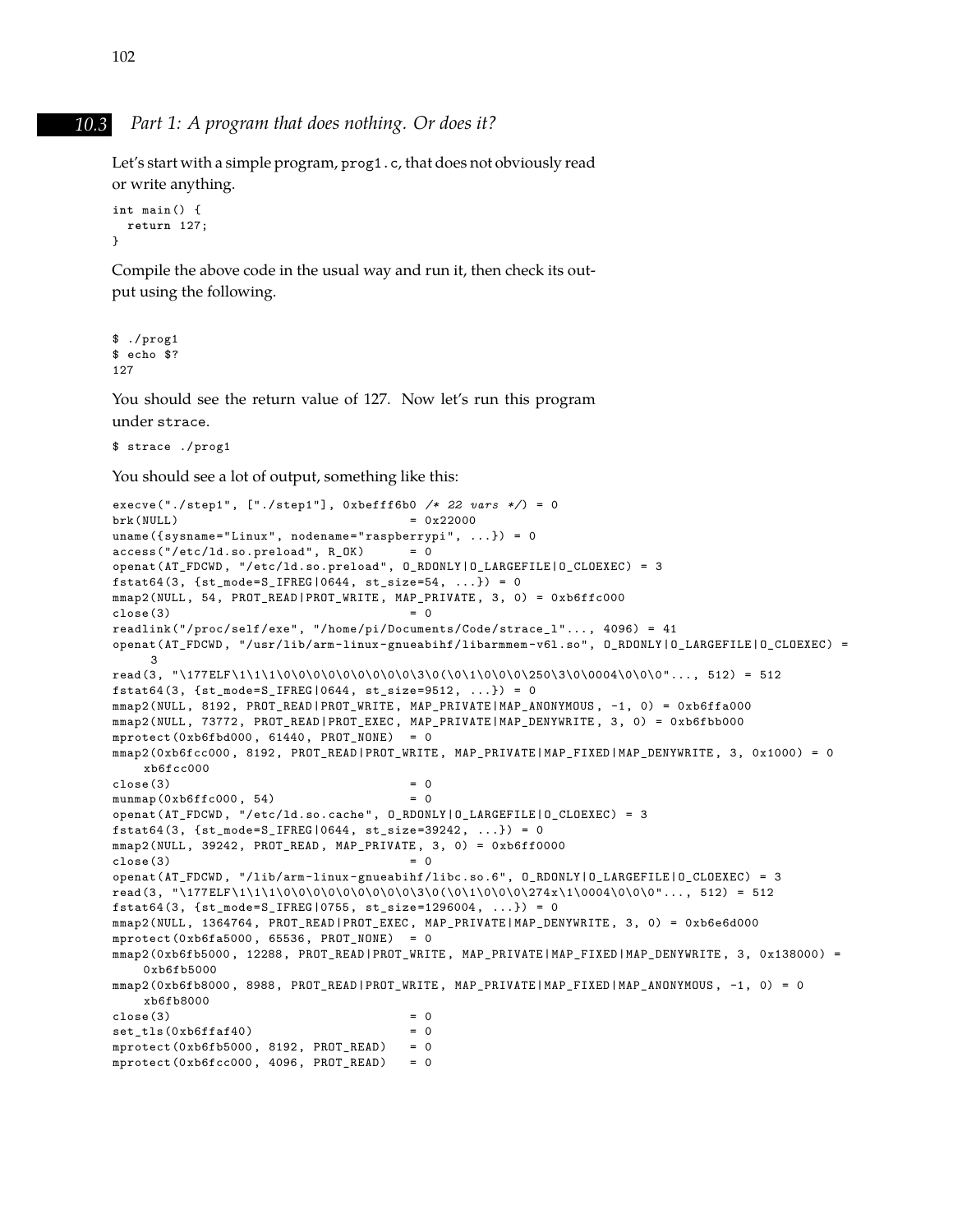| mprotect $(0x20000, 4096, PROT READ)$  | $= 0$ |  |
|----------------------------------------|-------|--|
| mprotect (0xb6ffe000, 4096, PROT_READ) | $= 0$ |  |
| munmap (0xb6ff0000, 39242)             | $= 0$ |  |
| $exit_group(127)$                      | $=$ ? |  |
| $+++$ exited with 127 $+++$            |       |  |

There's a lot of information there, so let's step back and discuss what we're looking at. What strace gives you is a *system call trace*. A *system call* is a fundamental operation in an operating system. The purpose of an operating system is to provide an abstraction between hardware and software. The OS, and to a lesser extent, a programming language, are what make it possible to call open and read to read from a file without having to worry about whether that file is on a spinning magnetic disk, a solid state disk, or a network-mounted file share. The tradeoff is that all input and output operations that a program performs must be handled by the operating system.<sup>1</sup>  $\blacksquare$  1 Calling the operating system performs

strace is able to produce a system call trace by *interposing* on the system call interface between a program and the operating system. Interposition is when a program inserts itself between two other programs, intercepting calls from one made to the other. strace intercepts all system calls, writing them out as log messages on stderr.



what is called a *context switch*. A context switch sets aside the running program to perform work in the kernel. To do this safely, the operating system must invalidate the processor's caches, switch the processor from *user mode* to *kernel mode*, and perform a substantial amount of bookkeeping work. Context switches are costly.

Since strace writes messages to stderr, you can capture them to a file by running it like so:

\$ strace ./prog1 2> trace.txt

where the 2> instructs the operating system to redirect stderr to the file, trace.txt.

The important takeaway from our trace above is that every line is a system call made by prog1. And as we see, although our prog1.c program does not read or write to anything, the program does indeed perform some I/O. We aren't going to dig in deeply into why, exactly, this program performs these operations except to say that what you see in this trace is what every program, at some level must do in order to start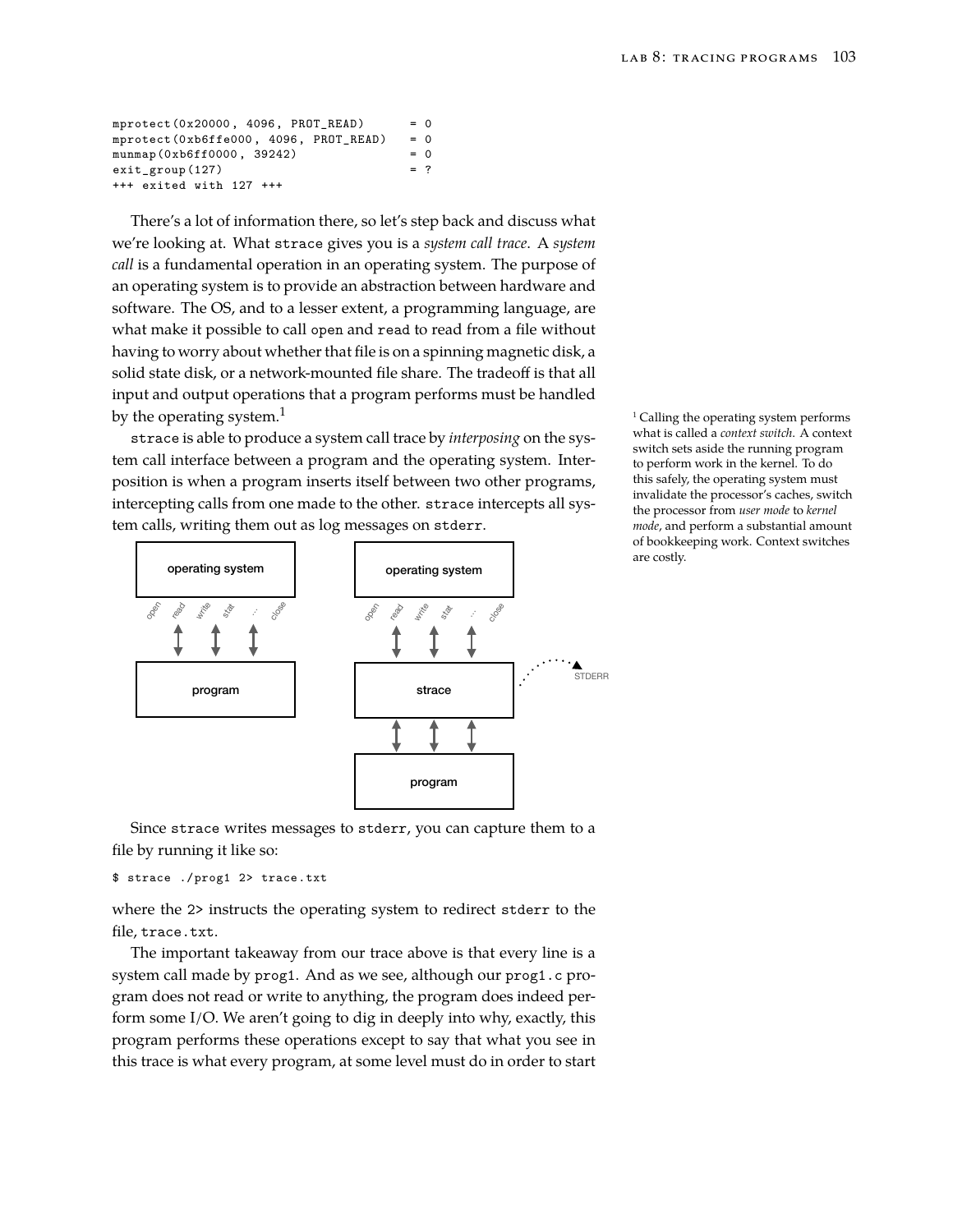up. Key parts shown in the trace are where the shell starts the program (execve), where the stack is initialized (brk), where the program loads the program loader (openat of ld.so.preload through mmap2 where the loader's TEXT section is placed in memory), and where the C runtime itself is loaded (openat of libc.so.6, etc.). You can also see which sections of the program are marked read-only in order to prevent program corruption and control-fow attacks (mprotect).

#### *10.4 Part 2: A program that really does something.*

Let's move on to a dangerous program, prog2. To make this interesting, you do not have access to prog2's source code. Instead, download the prog2 binary from the course website.

```
$ wget https://williams-cs.github.io/cs331-f21-www/assets/labs/lab8/prog2
$ chmod +x prog2
```
This program is already compiled. Just run it using strace.

```
$ strace ./prog2 2> trace2.txt
```
What does the program try to do? Use strace to find out.



This program is destructive. The only reason this program is "safe" to use in this lab is that its destructive actions will not

succeed when run as a normal, unprivileged user. *Do not run this program with* sudo!

## *10.5 Part 3: Tracing a program that launches other programs.*

Finally, strace is a flexible program that can perform many functions, but one of its most useful functions is to trace a program *and all the programs it launches.* To do that, we call strace with the -f fag.

Recall one of our earlier labs where we explored how to call each component of the compiler separately? In other words, instead of calling gcc, we called the C translator, cc1, the assembler, as, and the linker 1d. Ever wonder how I figured out how to call those subprograms? It wasn't because I read a book. I used strace to learn how gcc itself called them so that I could observe what it did.

\$ strace -f gcc -Wall prog1.c -o prog1 2> gcctrace.txt

The captured trace, gcctrace.txt contains all the information you need to figure this out yourself. Be aware that gcctrace.txt contains a *lot* of information! But by focusing our attention on the right things, we can learn a lot. Let's flter out everything that isn't a program launch. Program launches are done with the execve system call.

\$ grep execve gcctrace.txt